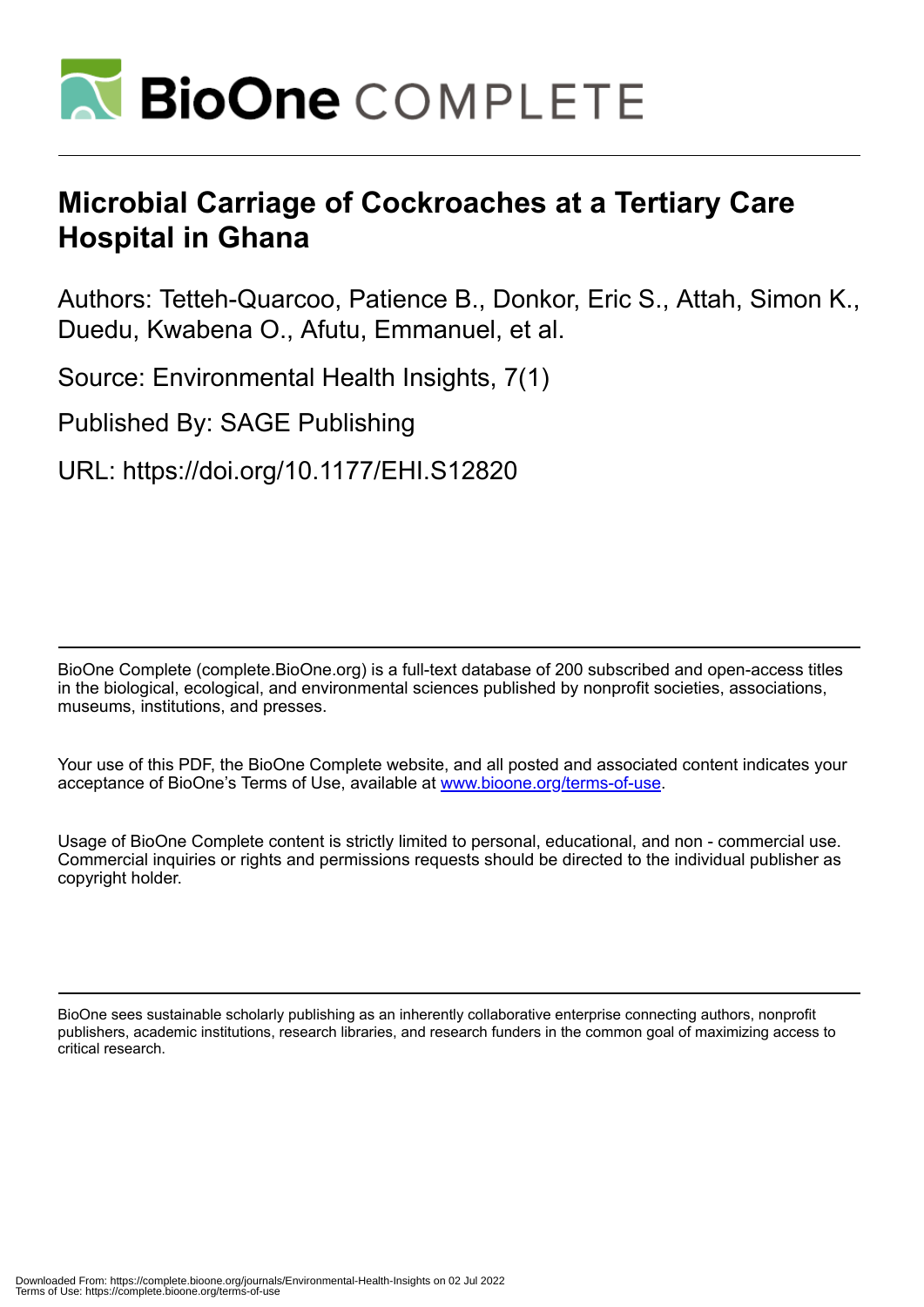## [Environmental Health Insights](http://www.la-press.com/environmental-health-insights-journal-j110)



**Open Access** Full open access to this and thousands of other papers at <http://www.la-press.com>.

ORIGINAL RESEARCH

## **Microbial Carriage of Cockroaches at a Tertiary Care Hospital in Ghana**

Patience B. Tetteh-Quarcoo<sup>1</sup>, Eric S. Donkor<sup>1</sup>, Simon K. Attah<sup>1</sup>, Kwabena O. Duedu<sup>1,2</sup>, Emmanuel Afutu<sup>1</sup>, Isaac Boamah<sup>1</sup>, Michael Olu-Taiwo<sup>2</sup>, Isaac Anim-Baidoo<sup>2</sup> and Patrick F. Ayeh-Kumi2

1 Department of Microbiology, University of Ghana Medical School, Accra, Ghana. 2 Department of Medical Laboratory Science, School of Allied Health Sciences, University of Ghana. Corresponding authors email: [ericsdon@hotmail.com](mailto:ericsdon@hotmail.com); [ericsampane-donkor@lshtm.ac.uk](mailto:ericsampane-donkor@lshtm.ac.uk)

Abstract: Cockroaches are common in the environment of many hospitals in Ghana; however, little is known about their public health risks. To evaluate potential risks, we investigated the external and internal microbial flora of 61 cockroaches from a tertiary hospital in Ghana and evaluated the antibiotic resistance profiles of the common bacterial species. Standard methods were used in all the microbiological investigations and antibiotic susceptibility testing. A rotavirus carriage rate of 19.7% was observed among the cockroaches. Four types of intestinal parasites were carried externally by the cockroaches, and the most prevalent was Hookworm (4.9%). Eight nosocomial bacteria were isolated from the cockroaches, and the most prevalent was *Klebsiella pneumoniae*, which occurred internally in 29.5% of the cockroaches and 26.2% externally. Multiple drug resistance among common bacteria isolated from the cockroaches ranged from 13.8% (*Escherichia coli*) to 41.1% (*Klebsiella pneumoniae*). Cockroaches constitute an important reservoir for pathogenic microorganisms, and may be important vectors of multiple resistant nosocomial pathogens in the studied hospital.

**Keywords:** cockroach, *Klebsiella pneumoniae*, hookworm, rotavirus, antibiotic resistance, nosocomial

*Environmental Health Insights* 2013:7 59–66

doi: [10.4137/EHI.S12820](http://dx.doi.org/10.4137/EHI.S12820)

This article is available from [http://www.la-press.com.](http://www.la-press.com)

© the author(s), publisher and licensee Libertas Academica Ltd.

This is an open access article published under the Creative Commons CC-BY-NC 3.0 license.

Environmental Health Insights 2013:7 **59**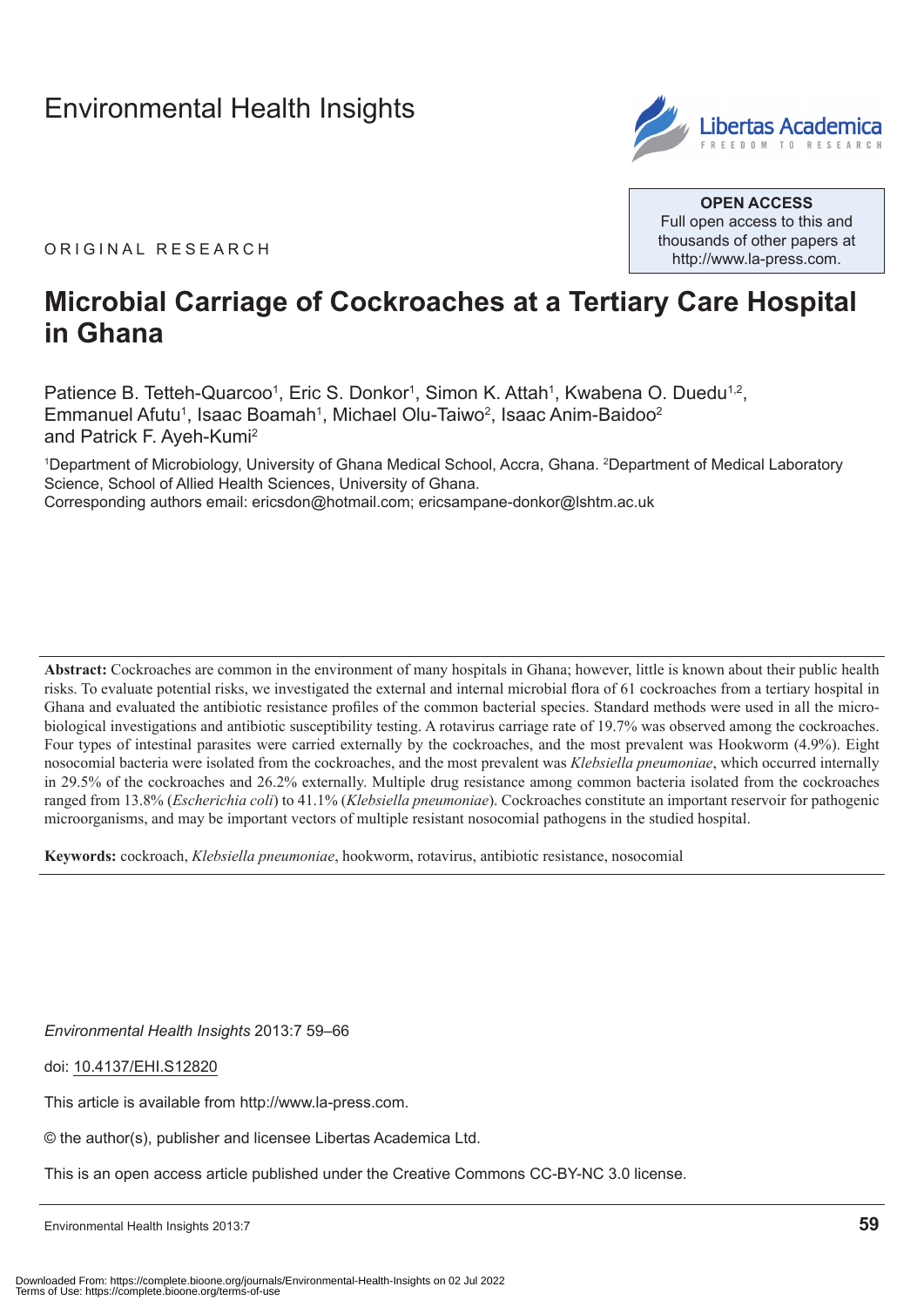## **Introduction**

Cockroaches are of public health significance as they can serve as hosts, reservoirs and carriers of pathogenic microbes.1–3 Cockroaches feed readily on feces, sputum, skin scrapings and other human detritus as well as on a variety of foodstuffs. The filthy behavior of cockroaches coupled with their nocturnal lifestyle make them ideal vectors for a wide range of pathogens such as *Escherichia coli, Pseudomnonas aeruginosa, Klebsiella* spp., *Shigella dysenteriae*, *Bacillus cereus*, and *Entamoeba histolytica*. 1–4 Usually cockroaches dwell in crevices of buildings and garbage, and improper handling of refuse as well as urbanization have been linked with increased infestation of cockroaches in communities.5,6 In developing countries, overcrowding and poor sanitary conditions, which are a common characteristic in most public health care settings, provide favorable breeding grounds for cockroaches.<sup>3,4,6–8</sup>

Cockroaches pose a concern in the hospital environment because they may serve as reservoirs for nosocomial pathogens.1,3,5–9 Nosocomial infections constitute a major public health burden with serious economic consequences, which are exacerbated by antimicrobial resistance among the etiological microorganisms.10,11 In developing countries such as Ghana, there have been concerns about the increasing cockroach populations in some hospitals.4,7,9,12 However, no study has investigated the public health risks posed by cockroaches in Ghanaian hospitals. The only study that investigated microbial carriage of cockroaches in Ghana was carried out in kitchens and villages, and identified mainly *Staphylococcus aureus* and enterobacteria.<sup>13</sup> As this study investigated only diarrheal bacterial microorganisms, the spectrum of microbial agents carried by cockroaches in Ghana, especially in the hospital environment, still remain unknown. In the current study, we found that cockroaches at the Korle-Bu Teaching Hospital, a major referral center in Ghana, constitute an important reservoir of rotavirus and a range of parasites and bacterial species, many of which are of nosocomial significance. Our findings indicate that cockroaches at the hospital constitute an important source of multiply resistant bacteria.

## **Materials and Methods**

## Sampling, identification and processing of cockroaches

The study was carried out at the Korle-Bu Teaching Hospital in May, 2012. Cockroaches at the Korle-Bu



Teaching Hospital were collected using sticky rods, traps, and using a direct collection method with sterile hand-gloves.<sup>14</sup> The cockroaches were collected once a week for 4 weeks. The sampled cockroaches were transported to the Microbiology laboratory of the University of Ghana Medical School and identified using the method described by Burgess in 1993.15 Live, intact and matured cockroaches were processed for microbiological investigations as follows. The cockroaches were killed in a sterile jar using cotton soaked in chloroform. Each cockroach was then placed in a beaker and washed in 5 mL sterile physiological saline by shaking for 2 minutes. The wash was considered as external body homogenate sample. Following the external body washing, the cockroach was soaked in 90% ethanol for 5 minutes to decontaminate the body surface and taken out of the ethanol to dry. It was then re-washed with sterile physiological saline to remove traces of ethanol, and the alimentary tract was aseptically dissected out using autoclavesterilized entomological dissecting needles. The excised gut was then homogenized in 5 mL of sterile saline solution, and the sample was considered an internal body homogenate sample.

## Parasitological examination

About 2 mL of both the external and internal homogenate of the saline washes were dispensed into centrifuge tubes and centrifuged with a g-force of 1258 g at 5000 rpm for at least 5 minutes. The sediments were examined using the direct wet mount.<sup>16</sup> Briefly, a drop of the suspended sediment was placed on 2 clean, grease-free microscope slides, and stained with 1% Lugol's iodine. Each slide was then examined for parasites under the light microscope.

#### Virological examination

Homogenates from all the samples were tested for rotavirus using the ProSpecT TM Rotavirus ELISA kit (Oxoid, UK). The process was carried out using the protocol designed by the manufacturer (Oxoid, UK). In order to ensure that quality and accurate results were obtained, known positive rotavirus sampling (positive control test) and sterile water tests (negative control test) were also run on the rotavirus kits.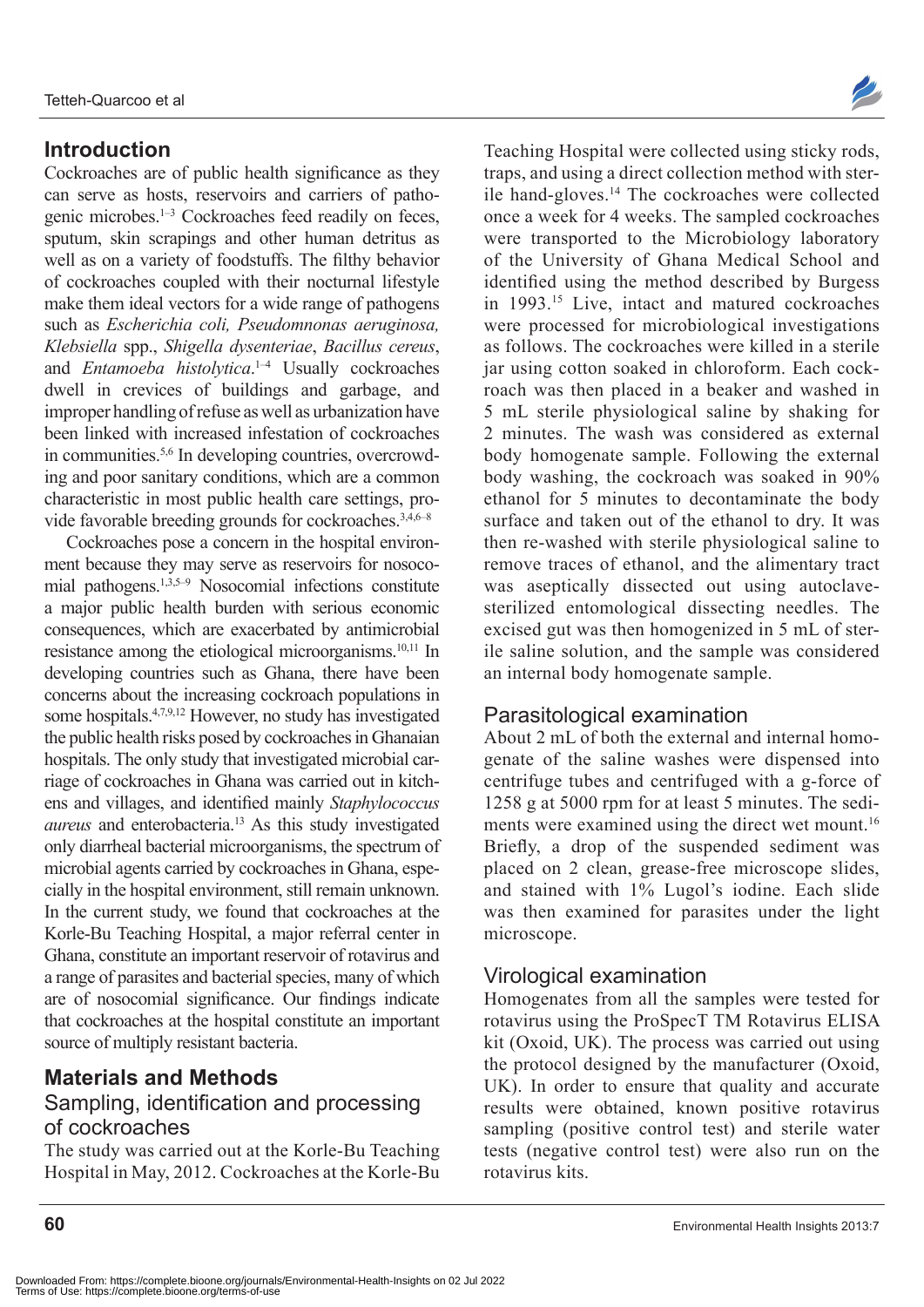

## Isolation, identification and antibiotic susceptibility testing of bacteria

The external and gut (internal) homogenates were enriched in buffered peptone water and incubated overnight at 37 °C. The enriched samples were subcultured onto various primary media including Mac-Conkey agar, Sheep Blood Agar, Chocolate agar and Deoxycholate Citrate agar. The agar plates were incubated overnight, and isolated colonies were identified based on colonial morphology, Gram staining and a battery of biochemical reactions, such as the triple sugar iron test, catalase test, urease test, indole test and citrate utilization test.<sup>17-21</sup>

Identified bacterial colonies were purified and their susceptibility patterns were determined for various antibiotics using a modified form of the Kirby Bauer method.18,19 The antibiotics tested included gentamicin, amikacin, tetracycline, cotrimoxazole, cefotaxime, ceftizoxime, ampicillin, piperacillin, chloramphenicol, ciprofloxacin, levofloxacin and ofloxacin (Oxoid Ltd., Basingstoke, UK). These antibiotics were tested because they seem to be common on the Ghanaian market. The antibiotic susceptibility testing procedure employed is briefly described as follows. The test organism was emulsified in peptone water until the turbidity was comparable with 0.5% McFarland's standard. A loopful of the suspension was transferred onto a Mueller-Hinton agar plate, and then a sterile cotton swab was used to streak the entire surface of the plate. Sterile forceps were used to apply the antibiotic discs to the surface of the agar plate and incubated at 37 °C for 18–24 hours (h). Zone diameters around the antibiotic discs were measured and classified as sensitive or resistant based on the NCLS break point system.

#### Statistical analysis

The data collected in the study were entered into MS Excel and analyzed using Minitab software version 15 (Minitab Inc., 2010). Descriptive analysis was carried out on the various microbial agents carried by cockroach samples, including determination of their frequencies of occurrence and prevalence rates. Subsequently, a Chi-square test was used to compare external and internal carriage rates of the different microbial agents at  $P < 0.05$ . Antibiotic resistance data of each bacterial species was categorized as "resistant isolates" and "sensitive isolates". Subsequently, for each bacterial agent, the frequency and prevalence of resistant isolates were determined. Isolates that were resistant to 3 or more antibiotics were labeled as multidrug resistant isolates; the frequency and prevalence of such isolates were also determined.

#### **Results**

All 61 cockroaches sampled in the study were identified to be *Periplaneta americana*. 12 (19.7%) of the cockroaches tested positive for rotavirus. Parasitological investigations identified 4 different parasites carried by 6 (7%) cockroaches (Table 1). All the parasites occurred on the external surface of the cockroaches and the most common was *Ancylostoma duodenale* (4.9%). Bacteria were isolated from all 61 cockroaches. Overall, 8 bacterial species were isolated and each bacteria was isolated from both the internal and external parts of the cockroaches (Table 1). Prevalence rates of the bacteria from the 2 cockroach parts were 1.3%–26.2% and 1.3%– 29.5%, respectively, and there was no significant difference in bacteria isolated from the 2 cockroach parts. The most common bacteria isolated was *Klebsiella pneumoniae,* followed by *Escherichia coli*, *Proteus vulgaris*, *Citrobacter ferundii*, *Enterobacter cloacae*. Some bacteria agents, notably *Enterococcus faecalis* and *Pseudomonas aeruginosa,* were relatively less commonly carried by the cockroaches  $(<5\%)$ .

**Table 1.** Bacteria and parasites carried externally and internally by cockroaches.

| Microorganism                | <b>External</b> | <b>Internal</b> |  |
|------------------------------|-----------------|-----------------|--|
|                              | $n$ (%)         | $n$ (%)         |  |
| <b>Bacteria</b>              |                 |                 |  |
| Klebsiella pneumoniae        | 16 (26.2)       | 18 (29.5)       |  |
| Escherichia coli             | 15(24.6)        | 14 (23.0)       |  |
| Proteus vulgaris             | 14 (23.0)       | 13(21.3)        |  |
| Citrobacter ferundii         | 13(21.3)        | 14 (23.0)       |  |
| Enterobacter cloacae         | 8(13.1)         | 10(16.4)        |  |
| Pseudomonas aeruginosa       | 3(3.9)          | 2(3.3)          |  |
| Enteterococcus faecalis      | 1(1.3)          | 2(3.3)          |  |
| Klebsiella oxytoca           | 1(1.3)          | 1(1.3)          |  |
| <b>Parasites</b>             |                 |                 |  |
| Ancylostoma duodenale larvae | 3(4.9)          | 0(0)            |  |
| Intestinal flagellate        | 1(1.6)          | 0(0)            |  |
| Taenia spp.                  | 1(1.6)          | 0(0)            |  |
| Hymenolepis nana             | 1(1.6)          | 0(0)            |  |
| <b>Virus</b>                 |                 |                 |  |
| Rotavirus                    | 12 (19.7)       | 12 (19.7)       |  |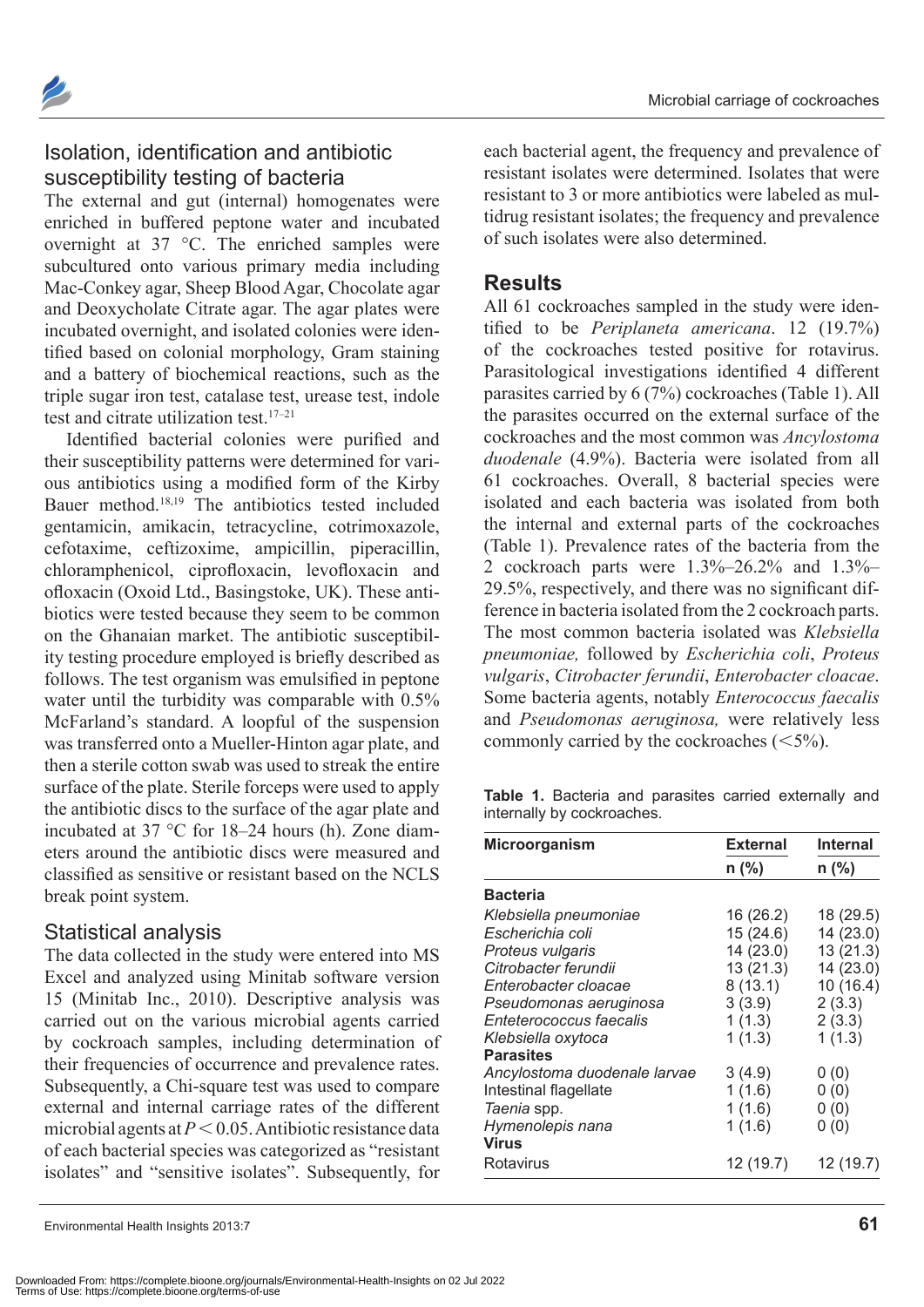Antibiotic resistance patterns of the common bacteria isolated from the cockroaches are reported in Figure 1. For *Klebsiella pneumoniae*, the percentage resistance ranged from 6% (piperacillin) to 88% (cotrimoxazole). Among isolates of *Citrobacter* 

*freundii*, the percentage resistance ranged from 8% (levofloxacin/piperacillin) to 61.5% (tetracycline); no resistance was observed for gentamicin. *Enterobacter cloacae* also showed percentage resistance ranging from 37.5% (chloramphenicol/ceftizoxime/gentamicin) to



**Figure 1.** Antibiotic resistance prevalence rates of common bacterial species isolated from cockroaches.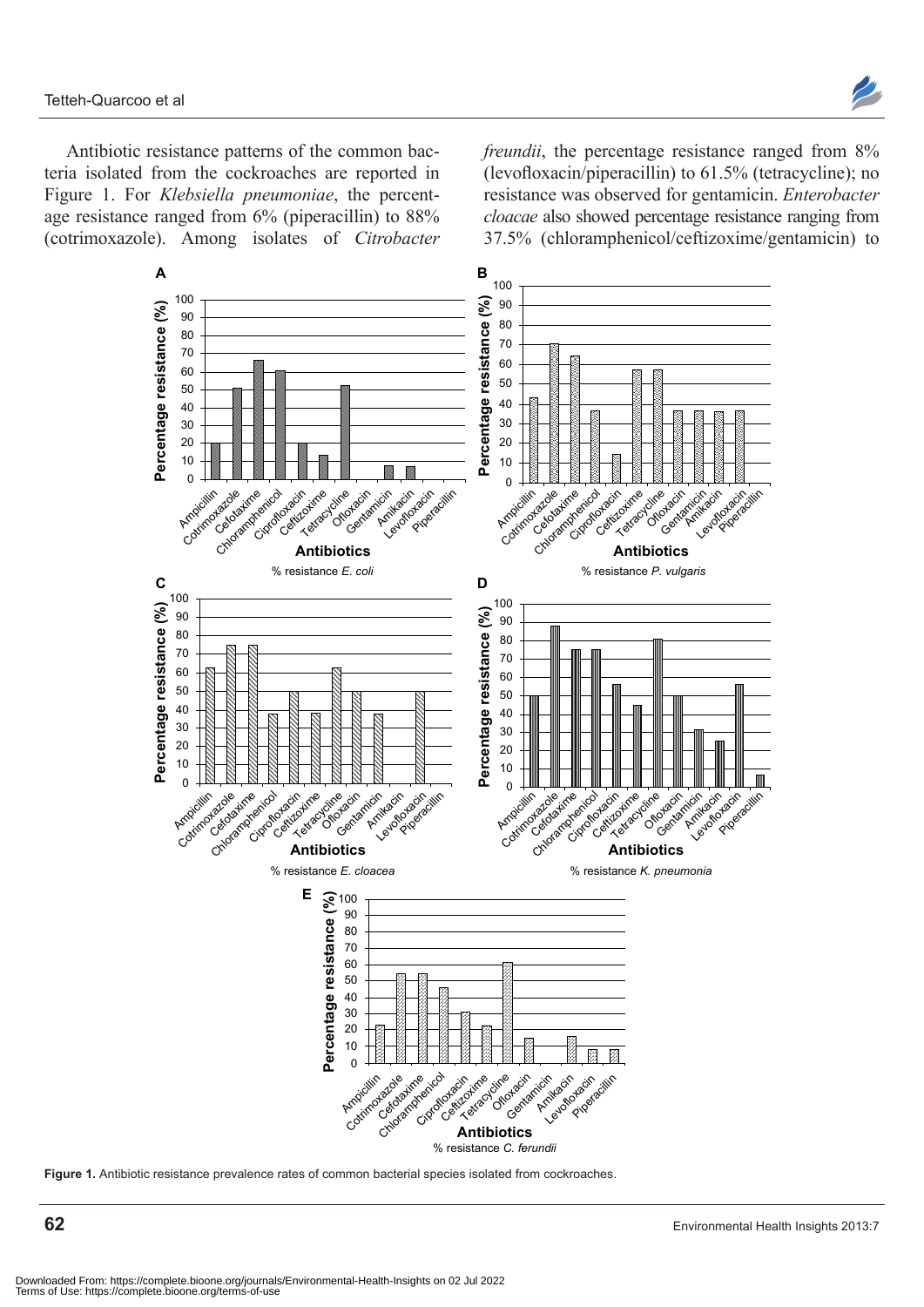

75% (cotrimoxazole/cefotaxime); no resistance was observed for amikacin and piperacillin. The percentage resistance for *Escherichia coli* ranged from 6.7% (amikacin) to 66% (cefotaxime); no resistance was observed for levofloxacin, piperacillin and ofloxacin. Isolates of *Proteus vulgaris* also displayed percentage resistance ranging from 14% (ciprofloxacin) to 70% (cotrimoxazole); no resistance was observed for piperacillin. The prevalence of multiple drug resistance among the common bacterial species isolated were *Klebsiella pneumoniae* (41.1%), *Citrobacter ferundii* (29.6%), *Proteus vulgaris* (29.6%), *Enterobacter cloacae* (27.8%) and *Escherichia coli* (13.8%).

#### **Discussion**

In this study we investigated microbial flora carried by cockroaches collected from a tertiary care hospital in Ghana. A wide range of bacterial species were isolated from the cockroaches sampled, an observation which has also been reported in other studies (Table 2). This highlights the close association of cockroaches and bacteria, which is not surprising given the broad habitat range of cockroaches and the ubiquitous nature of bacteria. Interestingly, the bacterial flora carried by the cockroaches in this study is similar to that reported by a study in the UK. $<sup>5</sup>$  In</sup> both studies, cockroaches carried *Escherichia coli*, *Pseudomonas aeruginosa*, *Enterococcus faecalis*, *Enterobacter specie, Proteus* specie *and Klebsiella* 

specie. Most of these organisms have also been isolated from cockroaches in France and India,<sup>8,9</sup> suggesting that the type of bacterial flora carried by cockroaches may be independent of geographical location or socio-economic factors. Most of the bacteria carried by cockroaches in this study are pathogenic or potentially pathogenic, and are therefore of public health significance. For example, the most prevalent bacterial agent, *Klebsiella pneumoniae,* causes pneumonia, urinary tract infections and wound infections.20,21 *Proteus vulgaris*, an opportunistic pathogen, causes urinary tract and wound infections.20,21 Similarly, *Citrobacter freundii*, another opportunistic pathogen, causes respiratory infections, urinary tract infections and septicemia.<sup>20,21</sup> The overall bacterial flora of the cockroaches sampled is highly related to nosocomial infections, as all 8 bacteria identified are recognized nosocomial pathogens. In a previous study carried out at the Korle-Bu Teaching Hospital, various fomites and hospital equipment were found to be reservoirs of nosocomial pathogens.22 The current study, which was carried out in the same hospital, shows that apart from fomites and hospital equipment, infestation of the hospital environment with cockroaches constitutes an important reservoir of nosocomial pathogens. In addition to being reservoirs of nosocomial pathogens in the hospital, the cockroaches can also spread the nosocomial pathogens in the hospital environment,

| <b>Other works</b>             | n   | <b>Site</b>                                  | <b>Organisms isolated</b>                                                                                                                                                                                                                                                                                                                                                       |
|--------------------------------|-----|----------------------------------------------|---------------------------------------------------------------------------------------------------------------------------------------------------------------------------------------------------------------------------------------------------------------------------------------------------------------------------------------------------------------------------------|
| Fotedar<br>et al <sup>1</sup>  | 96  | Hospital ward                                | Pseudomonas aeruginosa, Staphylococcus aureus,<br>Streptococcus faecalis and Micrococci                                                                                                                                                                                                                                                                                         |
| Tachbele<br>et al <sup>4</sup> | 600 | Four hospitals and<br>four restaurants       | Salmonella spp., Shigella flexneri, Escherichia coli O157,<br>Staphylococcus aureus and Bacillus cereus                                                                                                                                                                                                                                                                         |
| Oothuman<br>et al <sup>7</sup> | 104 | Four paediatric wards                        | Shigella boydii, S. dysenteriae, Salmonella typhimurium,<br>Klebseilla oxytoca, K. ozaena and Serratia marcescens                                                                                                                                                                                                                                                               |
| Guyader<br>et al <sup>8</sup>  | 532 | Hospital environment                         | Citrobacter freundii, Enterobacter cloacae, Klebsiella oxytoca,<br>Klebsiella pneumonia, Enterobacter agglomerans, Escherichia<br>adecarboxylata, Serratia marcescens, Serratia liquefaciens.<br>Acinetobacter, Pseudomonas fluorescens, P. putida, and<br>P. aeruginosa. Escherichia coli, Staphylococcus aureus                                                               |
| Fotedar<br>et al <sup>9</sup>  | 279 | Hospital environment and<br>residential area | Bacteria: Klebsiella, E. coli, Enterobacter, P. aeruginosa,<br>proteus spp., S. aureus; S. epidermidis, S. faecalis, S. viridans;<br>micrococci, streptococci and Bacillus.<br>Parasites: Endolimax nana, Entamoeba coli, Entamoeba histolytica<br>Fungi: Candida spp., Rhizopus spp.<br>Mucor spp., Alternaria spp.<br>Aspergillus niger, Aspergillus flavus, Aspergillus spp. |

**Table 2.** Microbial carriage of cockroaches reported by other investigators.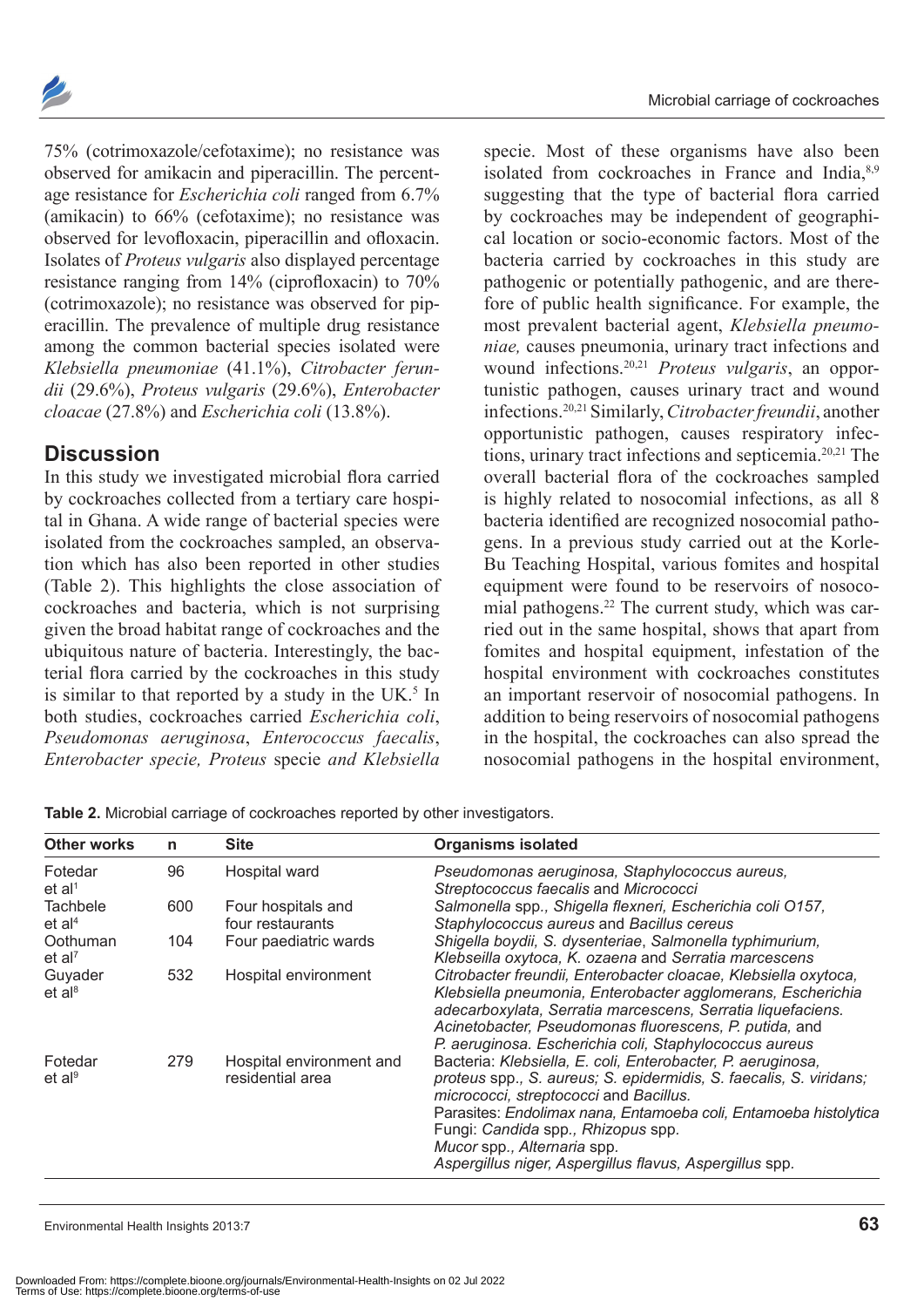including transferring the organisms from one fomite to another. This probably makes infected cockroaches relatively more important reservoirs of nosocomial pathogens, and their presence in healthcare environments should be seen as a serious public health threat. Though we did not collect fecal specimens of cockroaches in this study, the common occurrence of the 8 bacterial microorganisms in the gut of the cockroaches indicate that their feces could also pose a public health risk.

For the various bacteria isolated from the cockroaches, a high percentage of resistance was observed for tetracycline, cotrimoxazole and cefotaxime. Generally, this concurs with resistance data of the various bacteria isolated from patients and healthy individuals in Ghana.23–25 These antibiotics, especially tetracycline and cotrimoxazole, have been on the Ghanaian market for a long time and therefore have been subjected to high rates of antibiotic use or abuse, hence their high levels of resistance observed.<sup>23,24</sup> The high prevalence of cefotaxime resistance in this study (54%–75%) is surprising, as a previous study at Korle-Bu Teaching Hospital reported an overall prevalence of 18%.23 This study involved most of the bacteria in the current study, but this was isolated from patients. Over a 10-year period, resistance to this antibiotic seems to have increased by 36%–57%. This highlights the rapid rate of evolution of antibiotic resistance in healthcare settings where there are no strict regulations regarding antibiotic prescription and use. The result is a high prevalence of multiple drug resistance (13.8%–41.1%) observed among the common bacterial pathogens, which threaten antimicrobial therapy and could have serious implications in a developing country like Ghana, where antibiotic treatment options are relatively limited.

To the best of our knowledge, this is the first study to report on viral carriage of cockroaches, though we investigated only one viral agent due to our limited resources. We found 19.7% carriage of rotavirus, which is quite high, considering the public health importance of this viral agent in Ghana. Rotavirus is the most common cause of severe and fatal diarrhea in young children worldwide, and in Ghana almost half of the diarrheal disease hospitalizations of children under 5 are caused by rotavirus.<sup>26,27</sup> The common occurrence of cockroaches in Ghanaian homes and their association with food suggests that



cockroaches could play a role in transmission of rotavirus infection. However, this possibility requires further investigation.

As far as parasites are concerned, the cockroaches sampled appear to be important mainly for gastrointestinal infections, as all 4 parasites identified are gastrointestinal parasites.28 The most prevalent parasite among the cockroaches, *Ancylostoma duodenale* (hookworm), has been commonly reported in some economically disadvantaged communities in Ghana.29,30 Hookworm infection is transmitted by skin penetration. Therefore, the presence of the larval stages on these cockroaches can pose health problems, as the cockroaches can deposit the larvae at various places, and on items that can get into contact with human skin. Since the egg of *Taenia solium* could lead to human cysticercosis, an extra-intestinal complication of *Taenia* spp. infection, the current finding will help create awareness, which would eventually lead to avoiding this complication. A report by the Center for Food Security and Public Health (USA) indicated that neurocysticercosis is the most serious form of cysticercosis, which occur when the there is a blockage of the Cerebrospinal fluid (CSF) by a floating cysticercus.<sup>31</sup> They also stated that, in some cases, the symptoms are insidious whiles others occur suddenly. Chronic headaches and seizures are the most common symptoms. Other symptoms include changes in mental status, behavioral abnormalities, progressive dementia, and focal neurologic signs.<sup>31</sup> Therefore, carriage of the eggs of *Taenia*s spp. by cockroaches in the hospital environment is a major health concern. Although *Hymenolepis nana* infection is most often asymptomatic, heavy infections can cause weakness, anorexia, irritability, abdominal pain, and diarrhea. It is noteworthy that prolonged or concurrent infection, especially in children can cause more severe symptoms, even though it is not as severe in adults.<sup>32</sup> Generally, the parasites appear to have limited occurrence among the cockroaches, and may not be as important as rotavirus in vector transmission of gastrointestinal agents by cockroaches. The common occurrence of intestinal or enteric microbes including parasites, bacteria and virus (rotavirus) on the cockroaches reflect their role in environmental health with regard to fecal contamination.<sup>33</sup>

It can be concluded from this study that cockroaches in the hospital environment have a high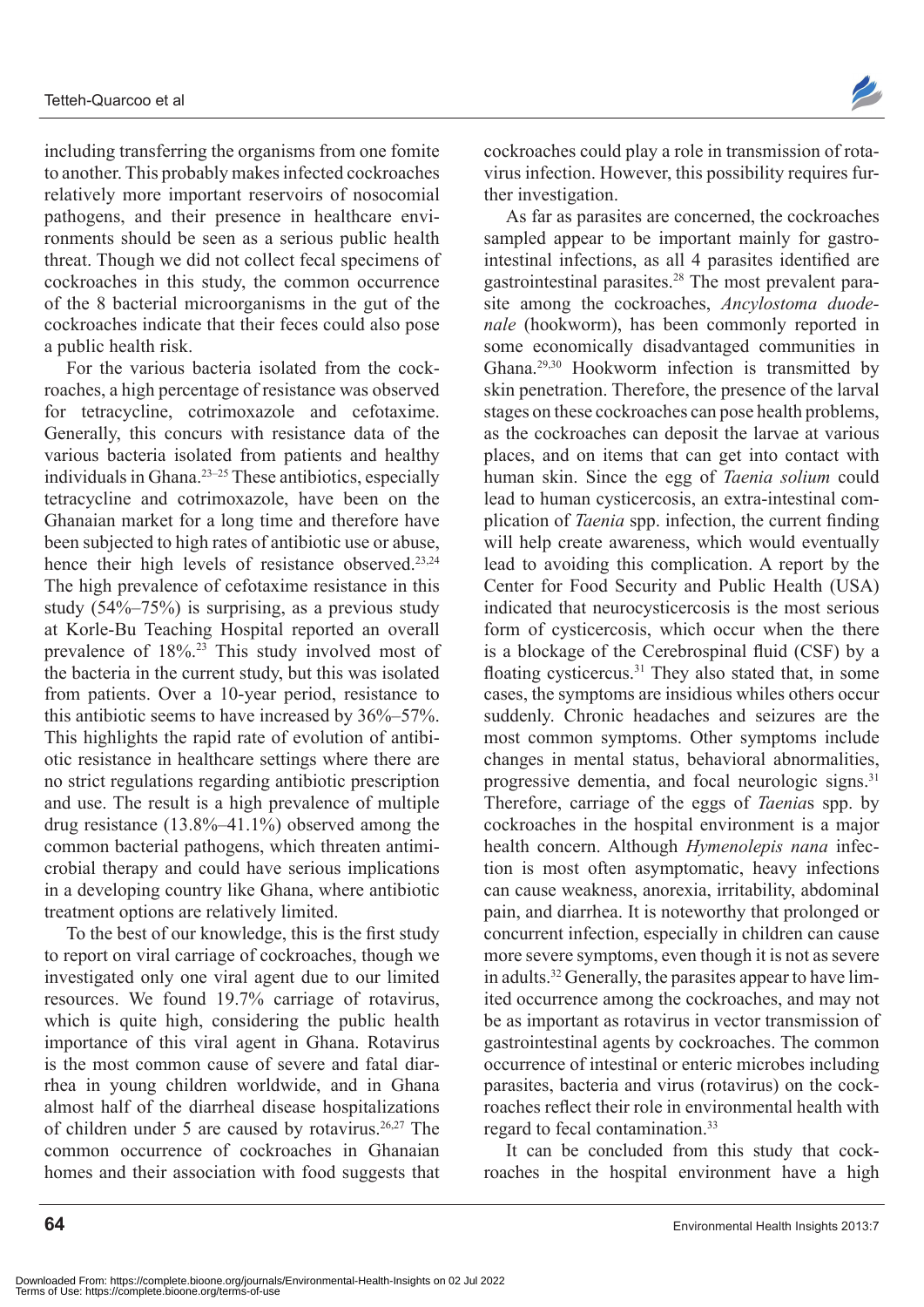

tendency to carry nosocomial agents including highly resistant organisms. Cockroaches also constitute an important reservoir of intestinal pathogens, notably rotavirus. Currently, the extent of cockroach infestation in hospitals throughout Ghana, as well as management of the pest, is not known. This study can serve as a basis for creating awareness about the public health risks of cockroaches in the hospital environment in the country. We recommend that hospitals in Ghana be kept free of cockroaches by using insecticides, as well as also by clearing areas that can serve as a comfortable habitat for cockroaches and other insects.

### **Acknowledgements**

We wish to thank staff of the Departments of Microbiology, University of Ghana Medical School, who offered technical assistance in this work.

#### **Author Contributions**

Conceived and designed the experiments: ESD, PBT-Q, PFA-K. Analyzed the data: EA, ESD, PBT-Q, SKA. Wrote the first draft of the manuscript: ESD, EA, PBT-Q. Contributed to the writing of the manuscript: SKA, PFA-K, KOD, IB, MO-T, IA-B. Agree with manuscript results and conclusions: SKA, PFA-K, ESD, PBT-Q, IB, MO-T, IA-B, EA, KOD. Jointly developed the structure and arguments for the paper: ESD, IB, MO-T, PBT-Q, EA, SKA, PFA-K. Made critical revisions and approved final version: PFA-K, ESD, PBT-Q. All authors reviewed and approved of the final manuscript.

#### **Funding**

Author(s) disclose no funding sources.

#### **Competing Interests**

Author(s) disclose no potential conflicts of interest.

#### **Disclosures and Ethics**

As a requirement of publication the authors have provided signed confirmation of their compliance with ethical and legal obligations including but not limited to compliance with ICMJE authorship and competing interests guidelines, that the article is neither under consideration for publication nor published elsewhere, of their compliance with legal and ethical guidelines concerning human and animal research participants (if applicable), and that permission has

been obtained for reproduction of any copyrighted material. This article was subject to blind, independent, expert peer review. The reviewers reported no competing interests.

#### **References**

- 1. Fotedar R, Nayar E, Samantray JC, et al. Cockroaches as vectors of pathogenic bacteria. *J Commun Dis*. 1989;21(4):318–22.
- 2. Blazar JM, Lienau EK, Allard MW. Insects as vectors of foodborne pathogenic bacteria. *Terrestrial Arthropod Reviews*. 2011;4:5–16.
- 3. Burgess NR, Chetwyn KN. Association of cockroaches with an outbreak of dysentery. *Trans R Soc Trop Med Hyg*. 1981;75(2):332–3.
- 4. Tachbele E, Erku W, Gebre-Michael T, Ashenafi M. Cockroach-associated food-borne bacterial pathogens from some hospitals and restaurants in Addis Ababa, Ethiopia: Distribution and antibiograms. *Journal of Rural and Tropical Public Health*. 2006;5:34–41.
- 5. Cloarec A, Rivault C, Fontaine F, Le Guyader A. Cockroaches as carriers of bacteria in multi-family dwellings. *Epidemiol Infect*. 1992;109(3):483–90.
- 6. Baker LF. Pests in hospitals. *J Hosp Infect*. 1981;2(1):5–9.
- 7. Oothuman P, Jeffery J, Aziz AH, Abu Bakar E, Jegathesan M. Bacterial pathogens isolated from cockroaches trapped from paediatric wards in peninsular Malaysia. *Trans R Soc Trop Med Hyg*. 1989;83(1):133–5.
- 8. Le Guyader A, Rivault C, Chaperon J. Microbial organisms carried by brown banded cockroaches in relation to their spatial distribution in a hospital. *Epidemiol Infect*. 1989;102:485–92.
- 9. Fotedar R, Shriniwas UB, Verma A. Cockroaches (Blattella germanica) as carriers of microorganisms of medical importance in hospitals. *Epidemiol Infect*. 1991;107(1):181–7.
- 10. Rosenthal VD, Maki DG, Jamulitrat S, et al; INICC Members. International Nosocomial Infection Control Consortium (INICC) report, data summary for 2003–2008, issued Jun 2009. *Am J Infect Control*. 2010;38(2): 95–104. e2.
- 11. Zaidi AK, Huskins WC, Thaver D, Bhutta ZA, Abbas Z, Goldmann DA. Hospital-acquired neonatal infections in developing countries. *Lancet*. 2005;365(9465):1175–88.
- 12. Elgderi RM, Ghenghesh KS, Berbash N. Carriage by the German cockroach (*Blattella germanic*) of multiple-antibiotic-resistant bacteria that are potentially pathogenic to humans, in hospitals and households in Tripoli, Libya. *Annals of Tropical Medicine and Parasitology*. 2006;100 (1):55–62.
- 13. Agbodaze D, Owusu SB. Cockroaches (Periplaneta americana) as carriers of agents of bacterial diarrhoea in Accra, Ghana. *Cent Afr J Med*. 1989;35(9): 484–6.
- 14. Paul S, Khan AM, Baqui MA, Muhibullah M. Evaluation of the common cockroach Periplaneta americana (L.) as carrier of medically important bacteria. *J Commun Dis*. 1992;24(4):206–10.
- 15. Burgess NRH. Cockroaches (Blattaria). In: Lane RP, Crosskey RW, editors. *Medical Insects and Arachnids*. London: Chapman & Hall; 1993:473–82.
- 16. Melvin DM, Brooke MM. Laboratory Procedures for the Diagnosis of Intestinal Parasites. U.S. Department of Health and Human Services, Public Health Service, Centers for Disease Control, Laboratory Improvement Program Office, Laboratory Training and Consultation Division. *Helminths*. 1982; 233.
- 17. Flournoy DJ, Wongpradit S, Silberg SL. Facilitating Identification of Lactose-Fermenting Enterobacteriaceae on MacConkey Agar. *Proc Okla Acad Sci*. 1990;70:5–8.
- 18. Bauer AW, Kirby WM, Sherris JC, Turck M. Antibiotic susceptibility testing by a standardized single disk method. *Am J Clin Pathol*. 1966;45(4): 493–6.
- 19. National Committee for Clinical Laboratory Standards, 2005. Performance standards for antimicrobial susceptibility testing. Fifteenth informational supplement. NCCLS document M100-S15. 2005; Available at [http://www.](http://www.clsi.org/) [clsi.org](http://www.clsi.org/)/. Accessed Nov 6, 2012.
- 20. Todar K. Todar's Online Textbook of Bacteriology: Streptococcus Pneumonia. 2004; Available at [http://www.textbookofbacteriology.net/S.](http://www.textbookofbacteriology.net/S.pneumoniae.html) [pneumoniae.html](http://www.textbookofbacteriology.net/S.pneumoniae.html). Accessed Sep 8, 2013.

Environmental Health Insights 2013:7 **65**